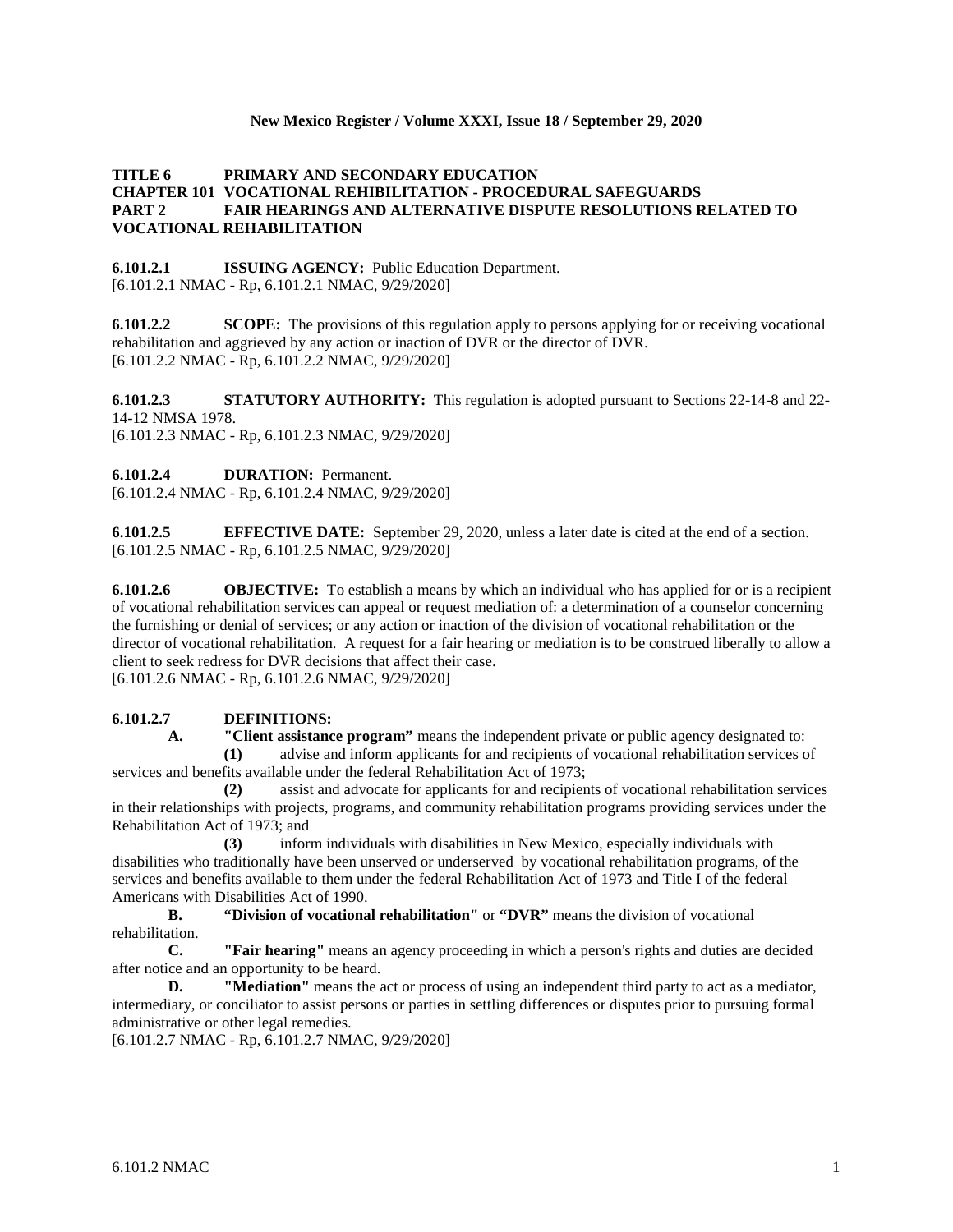**6.101.2.8 CLIENT ASSISTANCE PROGRAM:** DVR shall inform applicants for and recipients of vocational rehabilitation services, or their representatives, of the availability and purpose of a designated client assistance program including:

**A. i**nformation on how to contact the client assistance program and obtain their assistance; and

**B.** the client assistance program's obligation to provide assistance in informing and advising all applicants for and recipients of vocational rehabilitation services of all benefits and services available under vocational rehabilitation programs.

[6.101.2.8 NMAC - Rp, 6.101.2.8 NMAC, 9/29/2020]

# **6.101.2.9 FAIR HEARING:**

**A. Requesting a fair hearing.** A request for hearing shall be made to the DVR director. A hearing request should indicate the contested decision and the counselor assigned to the case. A hearing request shall be made within 45 days of the disputed decision.

**B. Appointment of a hearing officer.** A hearing officer shall be appointed on a random basis or by agreement between the client and the DVR director. The selection of a hearing officer shall be made from a pool of qualified hearing officers established jointly by the state rehabilitation advisory council and the DVR director. The hearing officer shall not be an employee of DVR.

**C. Time of hearing.** The hearing shall be held within 60 days from the date of the request for hearing. The time limit may be extended by the hearing officer upon the request of either party, for good cause shown. The time limit may also be extended upon agreement of both parties.

**D. Opportunity to present evidence.** At the hearing, the client or client's representative shall be allowed to present evidence, information, and witnesses to the hearing officer, and to examine all witnesses and other sources of evidence and information.

- **E. Duties of hearing officer.** The hearing officer shall:
	- **(1)** conduct a pre-hearing conference on a date reached by mutual agreement between the

parties;

- **(2)** administer oaths and affirmations to the witnesses;
- **(3)** regulate the course and conduct of the hearing;
- **(4)** assure that all properly raised and relevant issues are considered;
- **(5)** rule on the introduction of testimony and other evidence (the technical rules of evidence

do not apply);

- **(6)** assure that the proceedings are properly recorded;
- **(7)** review the evidence and testimony; and

**(8)** make a decision based upon the facts presented at the hearing, the provisions of the approved state plan, the federal Rehabilitation Act of 1973 and accompanying federal regulations, and consistent state regulations and policies, the manual of operating procedures, and good rehabilitation practice.

**F. Decision of hearing officer.** The hearing officer shall issue a written decision within 30 days of the completion of the hearing. The decision shall fully set forth the findings of the hearing officer and the grounds for the decision. A decision by a hearing officer shall be final unless a party brings civil action under Subsection I of 6.101.2.9 NMAC.

**G. Review by director.** The director of DVR may not overturn a hearing officer's decision.

**H. Provision of services pending appeal.** Pending a final determination of a civil action, DVR shall not suspend, modify, or terminate services being provided under an individualized written rehabilitation program, unless such services have been obtained through misrepresentation, fraud, collusion, or criminal conduct on the part of the individual with a disability.

**I. Civil action.** Any party aggrieved by a final decision described in section Subsection F of 6.101.2.9 NMAC may bring a civil action for review of such decision. The action may be brought in any state court of competent jurisdiction or in a district court of the United States of competent jurisdiction without regard to the amount in controversy. In any action brought under this subparagraph, the court shall:

**(1)** receive the records relating to the hearing and the records relating to the state review, if applicable;

**(2)** hear additional evidence at the request of the party to the action; and

**(3)** base the decision of the court on the preponderance of the evidence and shall grant such relief as the court determines to be appropriate.

[6.101.2.9 NMAC - Rp, 6.101.2.9 NMAC, 9/29/2020]